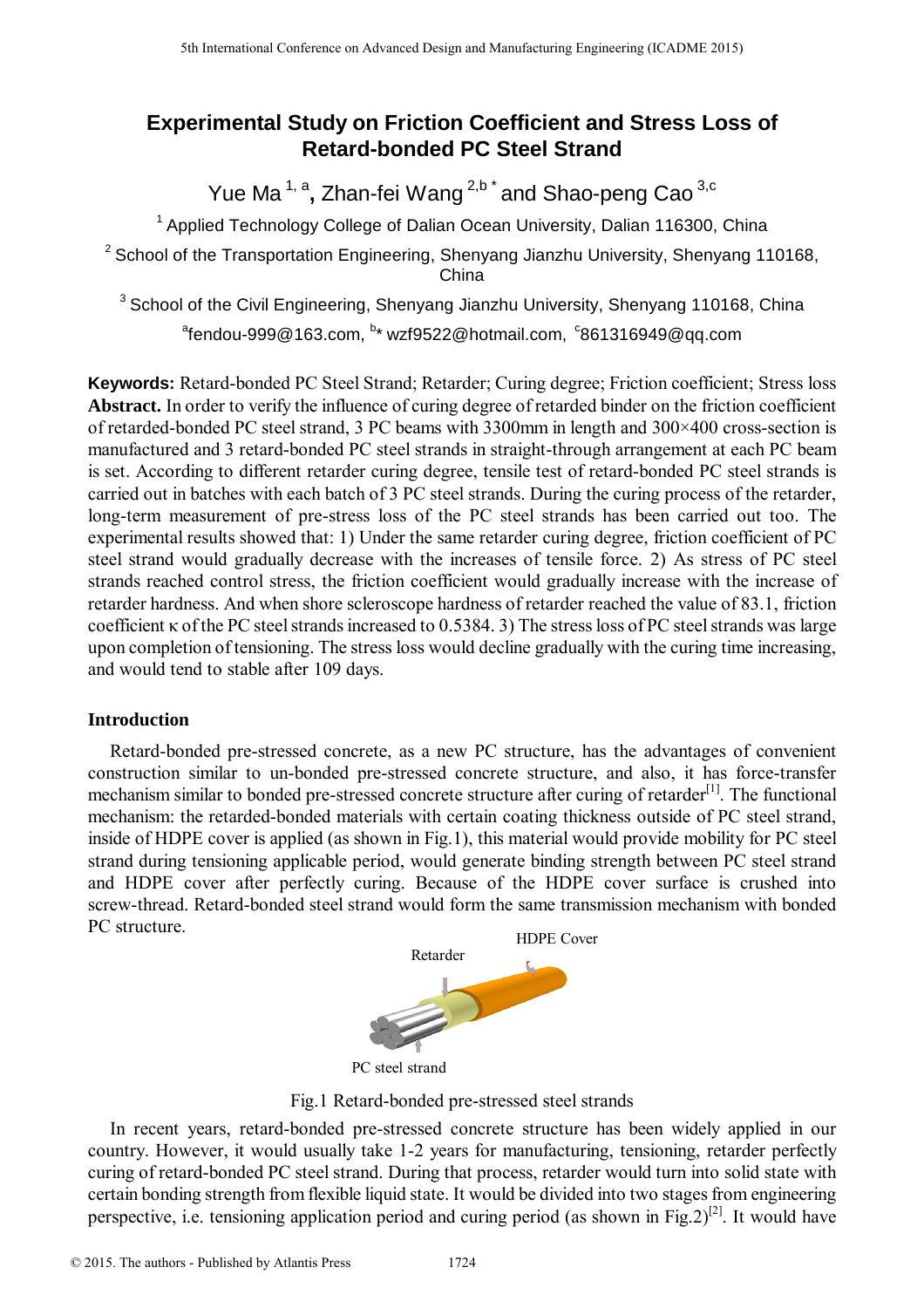great influence of the tensioning occasion and the frictional loss for construction quality of retard-bonded PC structure<sup>[3-6]</sup>.



Fig. 2 The relationship of curing degree and curing time of Retarded binder

In this paper, the 3 PC beams with  $3300$  mm in length and  $300 \times 400$  cross-section is manufactured and 3 retard-bonded pre-stressed steel strands in straight-through arrangement at each PC beam is set. According to different retarder curing degree, tensile test of retard-bonded PC steel strands is carried out in batches with each batch of 3 PC steel strands and stress loss of was measured. During the curing process of the retarder, long-term measurement of pre-stress loss of one of the PC steel strands has been carried out, too. Through experimental results, it is verified the influence of retarder curing degree during tensioning and after tensioning on stress loss of the PC steel strands.

#### **Test outline**

#### **Test specimens**

These 3 test specimens were manufactured using C50 concrete; the length of specimens for friction coefficient tests is 3300mm, the cross-section of specimens is  $300\times400$ mm. These 3 retard-bonded PC steel strands along straight-through is arranged in each specimen. Retard-bonded PC beam test specimens shown Fig.3.



Fig. 3 Retard-bonded PC beam test specimens

#### **Test method**

In order to study the influence of retarder curing degree to PC steel strands friction coefficient during tensioning, according to different curing degree, the PC steel strands were tensioned for 3 times with 3 bars at each time. When stress of PC steel strands reached control stress, stress frictional loss was measured. During tensioning retard-bonded PC steel strands, the followings shall be installed in order at tensioning end: pressure-bearing pad with 300×400×14, pressure loading sensor, pressure-bearing pad with150×150×20, cross-core hydraulic jack, 150×150×20 pressure-bearing pad tool anchor; the followings shall be installed anchor end: pressure-bearing pad, pressure sensor, sub plate and anchorage device. Anchorage device schematic and collecting device during test were as shown in Fig. 4. Tensile force of retard-bonded PC steel strands tensioning end and anchor end would be measured by electronic static strain gauge which connected the two sensors.

During the test, 250kN cross-core hydraulic jack was adopted to tension the PC steel strands and the pre-stress applied on the tensioning end was controlled by electronic type pressure sensor. During tensioning, loading process was controlled by the sensor on tensioning end with 20kN/ level and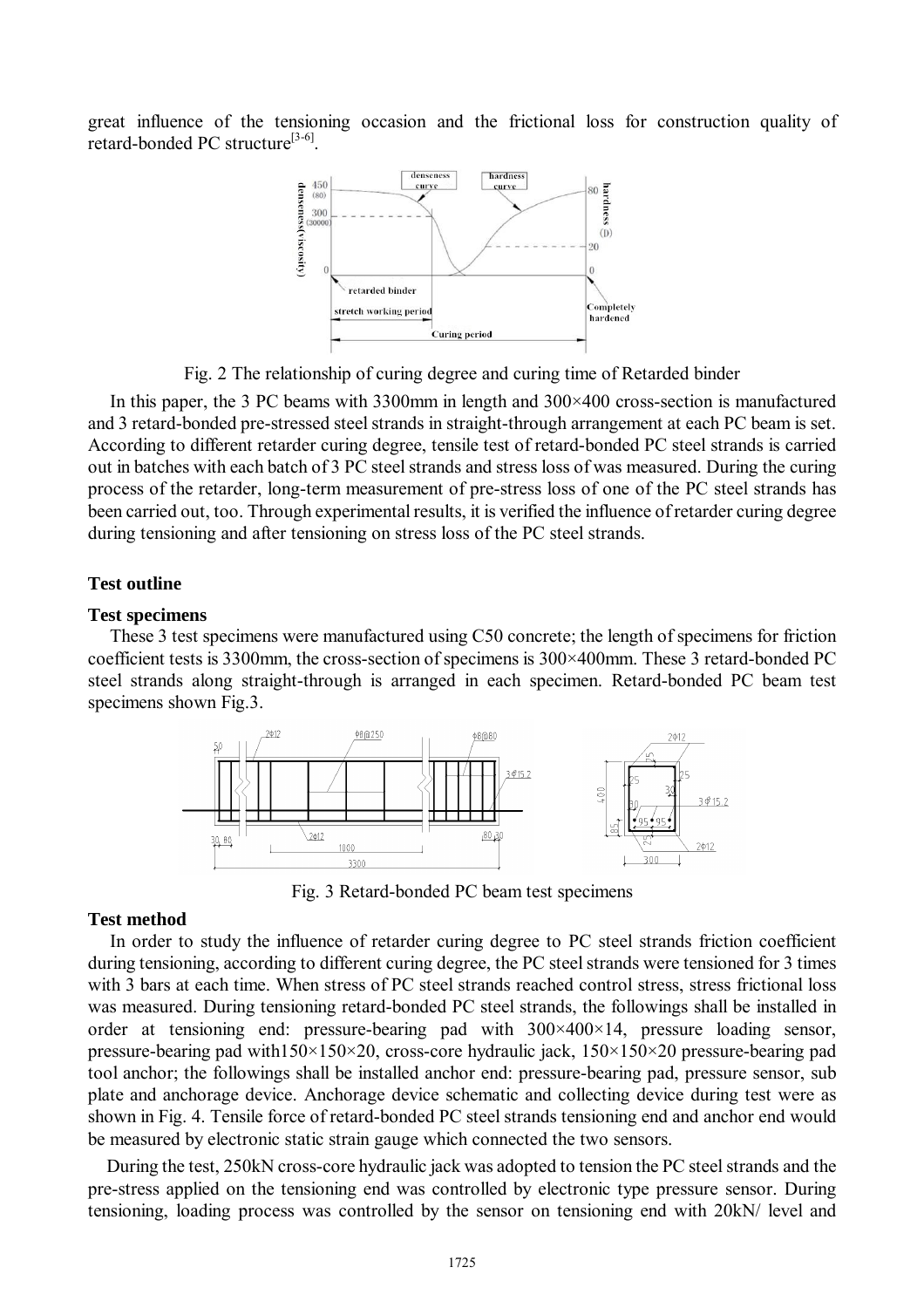loading period of 30s for each loading level. The load shall be held for 1 min and the readings of the sensors on tensioning end and anchor end shall be recorded in the mean time. When tensile force applied on PC steel strands reached 195.3 kN that was reached the PC steel strands control stress of 0.75*f<sub>ptk*</sub>, the load shall be held for 5 min, the readings of the sensors shall be recorded.





(a)Tensioning device (b)Collecting device of electronic static strain gauge

Fig. 4 Tensioning schematic and collecting device

Under straight steel strands layout, calculation fortmula for friction coefficient *k* as follow:

$$
k = \frac{-\ln(F_y/F_i)}{x} \tag{1}
$$

Where, x represents length of straight retard-bonded PC steel strand;  $F_2$  is anchor end force (kN);  $F_1$  is tensioning end force (kN).

# **Retarder property of retard-bonded PC steel strands at different curing time**

Retarder property variations of retarded-bonded PC steel strands at different curing time were listed in Table 1. Therein tensioning shore scleroscope hardness was measured on the samples taken from the same batch of retard-bonded PC steel strands. The values were measured by shore scleroscope durometer and the data represented the curing degree of retarder. When hardness of retarder reached shore hardness 80, the retarder shall be considered curing and formed bonded transfer mechanism.

| specimens | Curing time<br>/Days | shore scleroscope<br>hardness D | Ratarder status      |  |
|-----------|----------------------|---------------------------------|----------------------|--|
|           | 120                  |                                 | Black viscous liquid |  |
|           | 270                  | 64.8                            | Black solid, soft,   |  |
|           | 360                  | 813                             | Black solid, hard    |  |

Table 1 Retarder property of retard-bonded PC steel strands at different curing time

## **Test results of retard-bonded PC steel strands**

## **Friction coefficient variation during tensioning process**

During tensioning PC steel strands of the No. 1 specimen process, the stress value of sensor on PC steel strands tensioning end shall be higher than that on anchor end. When tensioning control stress was held for 5 min, the tensile force on tensioning end shall be 195.3kN and the force on anchor end shall be 190kN. Because of retarder would have viscous, there is loading at anchor end of the PC steel strands when there is certain initial tensile force at tensioning end of the PC steel strands.

When the shore scleroscope hardness was 0, the viscosity of retarder was so small that the tensile force would be transferred to anchor end quickly. Once the PC steel strand sliding was caused by disturbance, the stress difference between the two ends would be reduced gradually. The tensioning terminalstage would generally last for a long time period. at that time, the stress difference value of the two ends of the test specimen would be minimum, *k* value shall be taken. From Fig. 5 (a) we could see, when tensioning end reached control stress, *k* value was 0.0084.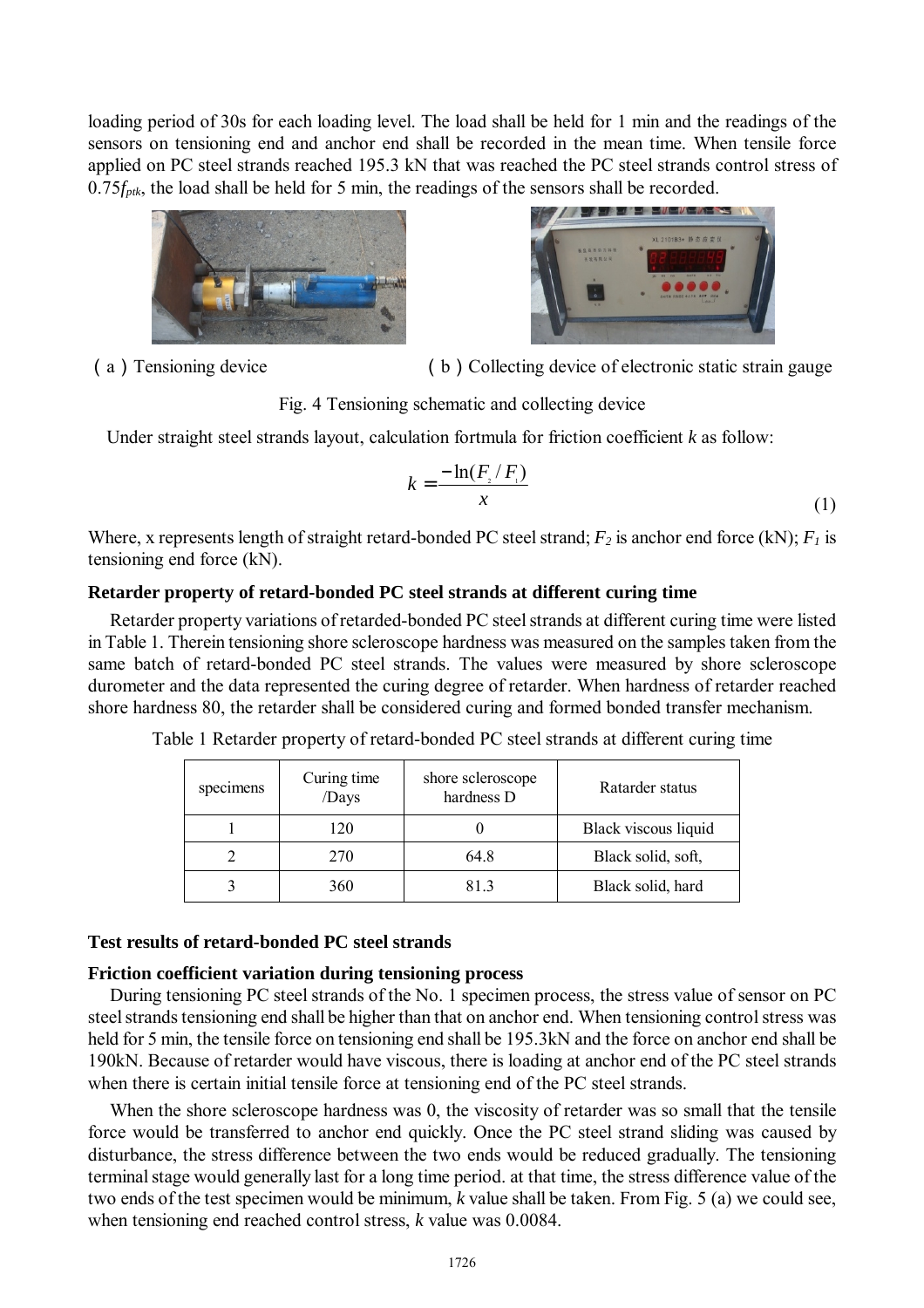

Fig. 5 Friction coefficient *k* value line chart at tensile test

From Fig. 5(a) , we could see that the *k* value of No. 1 specimen has variation but is not obvious, the ascent stage was static friction coefficient. When *k* value was 0.0129, due to disturbance of retard-bonded PC structure, the curve would show a slow downward trend. Other specimen as a whole would also show a downward trend with the increase of *k* value of tensile force.

### **Influence of retarder curing degree to friction coefficient k during tensioning**

When the PC steel strands were tensioned to control stress, the retarder curing degree, stress loss and friction coefficient *k* were as shown in Table 2. From Table 2, it would found that the stress difference between the two ends would also increase during tensioning with the increase of retarder hardness. When PC steel strands reached control stress, stress difference between No. 1 specimen tensioning end and anchor end was small, and it would increase with increasing retarder hardness, stress loss would also increase gradually. With increase of retarder curing degree (shore hardness) during tensioning, stress loss and friction coefficient would increase. When tensioning No. 3 specimen, the shore hardness was 81.3, stress loss reached 25.66%, friction coefficient *k* was 0.5384.

| specimen | Tensioning shore<br>hardness | Tensioning end<br>stress $F_l/kN$ | Anchor end<br>stress $F_2/kN$ | $F_1 - F_2/k$<br>N | <b>Stress</b><br>$loss\%$ | $k/m^{-1}$ |
|----------|------------------------------|-----------------------------------|-------------------------------|--------------------|---------------------------|------------|
|          |                              | 195.3                             | 190                           | 5.3                | 2.7                       | 0.008<br>4 |
| 2        | 64.8                         | 195.3                             | 158.06                        | 37.24              | 19.06                     | 0.209<br>4 |
| 3        | 81.3                         | 195.3                             | 145.18                        | 50.12              | 25.66                     | 0.538<br>4 |

Table 2 Friction loss and friction coefficient *k* value for the PC steel strands

# **Pre-stress loss variation of steel strands after tensioning**

Tensioning end and anchor end stress of the No. 1 specimen was Monitored after tensioning , and pre-stress loss variation of the PC steel strands was shown in Table 3. From Table 3, it was found that the value measured on the anchor end decreased with the increase of retarder curing time. Generally, it was found that the difference between the two ends would decrease with the growth of the retarder curing time and it would become stable after 109 days.